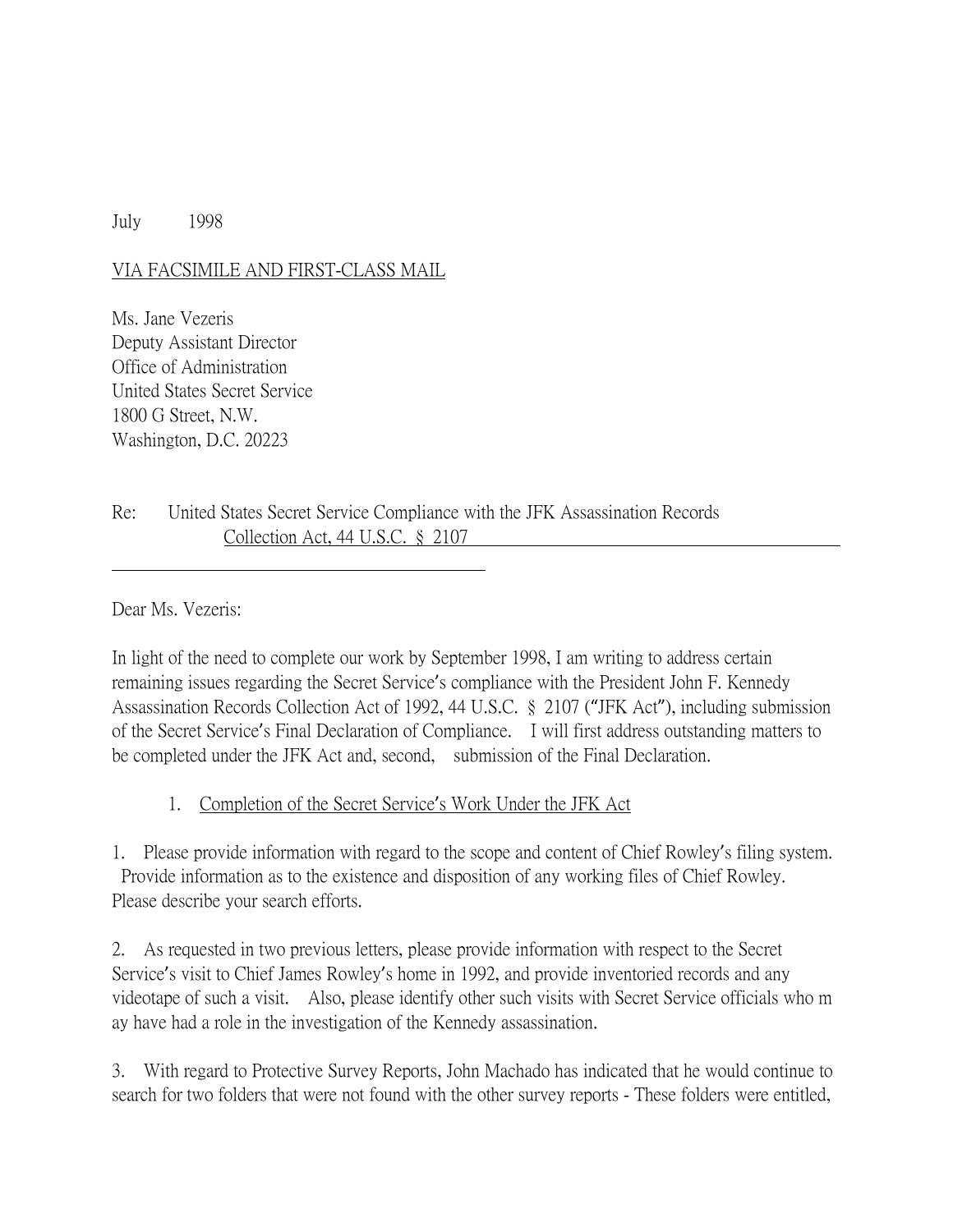Ms. Jane Vezeris May 21, 1998 Page 2

"Other Places Folder" #6 July - November 1963 and the Berlin Protective Survey Report from June 26, 1963. In the event the Secret Service has not located these files, it should document all of its search efforts to try to find them.

4. The Record - years 1960 - 1964.

5. Protective Surveys from January, 1961 - March 1963. At our December meeting, we had informed John Machado that the Board was considering whether to designate these materials as "assassination recrods" We asked Machado to talk with you about what your position would be.

6. Please confirm in writing that al of the information contained within the original Abraham Bolden file has in fact been transferred to NARA.

7. Please detail your efforts at searching for other records pertaining to internal security review of Secret Service agents who were working with the White House Detail, the Protective Research Section, or the Dallas Field Office at the time of the assassination.

## 2. Submission of the Final Declaration of Compliance

We request that, by August 15, 1998, the Secret Service submit its Final Declaration of Compliance to the Review Board setting forth the Service's work under the JFK Act. In this Final Declaration, the Secret Service should update the information provided in its previous, April 1997 compliance statement. We hope that the work of the Secret Service can be completed by August 15 when it submits its Final Declaration.

The Final Declaration should be executed under penalty of perjury in the form prescribed by 28 U.S.C.  $\S1746$  $\S1746$  $\S1746$ <sup>1</sup> The request that the Final Declaration be submitted under oath is one that we have made of all Federal agencies under the JFK Act.

<span id="page-1-0"></span> $\overline{\phantom{a}}$  Thus, the declarant would state at the end of the Final Declaration that "I declare under pennalty of perjury that the foregoing is true and correct. Executed in Washington, D.C. on this \_\_ day of \_\_\_\_ 1998."